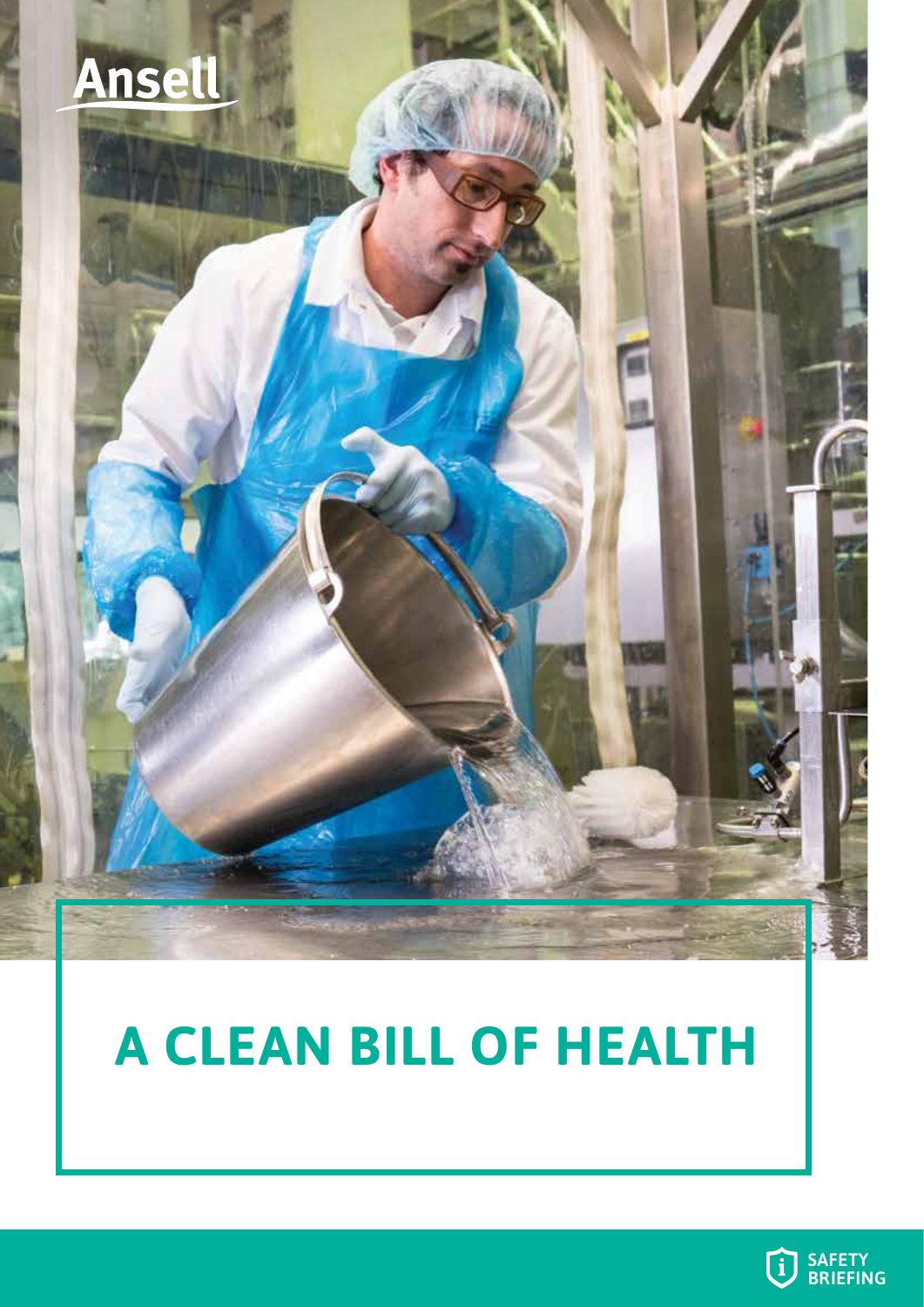### **THE IMPORTANCE OF THE RIGHT HAND PROTECTION IN CUSTODIAL AND JANITORIAL APPLICATIONS**

a



**Cleaning professionals, including custodial staff and janitors working in residential, commercial and industrial environments, are at constant risk of injury and illness because of routine exposure to dangerous chemical substances.** 

Employers are obliged to ensure a safe workplace that minimises present risks, so safety policy should;

- stipulate the use of less hazardous chemical solutions (where possible);
- ensure appropriate Personal Protective Equipment (PPE) is available and; b
- contain work instruction procedures designed to limit the likelihood of exposure through unnecessary handling. **c**

Chemical hazards should be communicated to workers via clear labelling on cleaning fluid containers, the availability of material safety data sheets and development of a suitable training program.

L

**Employers are obliged to ensure a safe workplace**

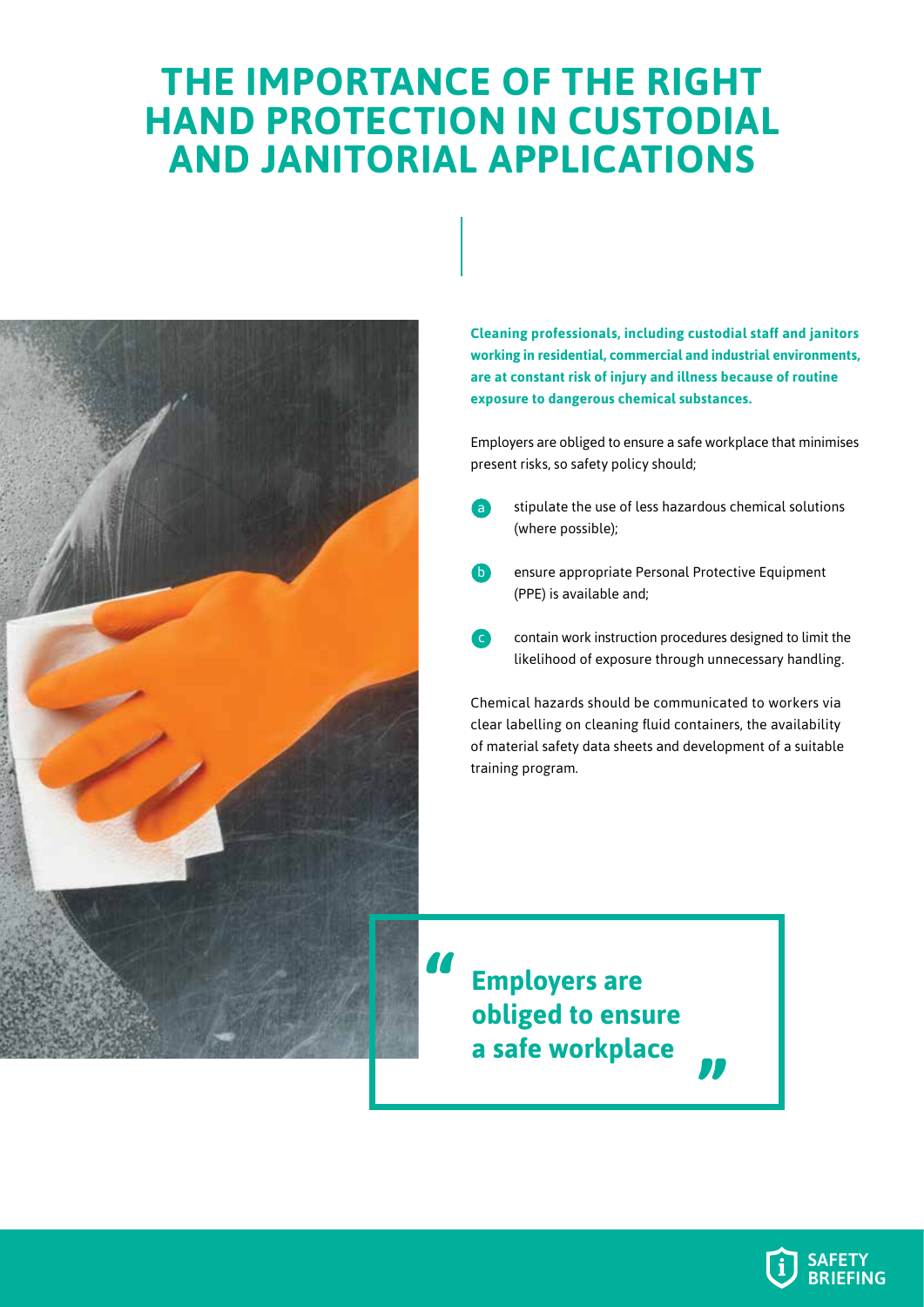### **THE EFFECTS OF EXPOSURE**

**Chemical exposure in humans can lead to a wide range of health problems. There are three potential avenues for entry into the body; inhalation (breathing), absorption (via skin contact) and/or ingestion (eating) with the former two representing the most likely workplace risk.** 

#### **Inhalation**

Inhalation of gaseous chemicals can lead to respiratory problems including wheezing, coughing, sore throat, asthma, internal chemical burn and mucous membrane damage, as well as additional problems like dizziness, nosebleeds, nausea, vomiting or diarrhoea. Even when not inhaled, external exposure to fumes can cause eye and skin irritations. The problem is worsened when cleaning products are mixed – combining bleach and ammonia, for example, can lead to severe lung damage and even death. If chemical mixing is required, doing so in a well-ventilated area will reduce the risk of noxious fume inhalation.



#### **Absorption**

Skin contact is also problematic, giving rise to allergic responses including dermatitis or rash, as well as chemical burn and cyanosis — a bluish discolouration caused by low oxygen levels in red blood cells.

The risk of chemical accidents can be greatly reduced using suitable PPE, including gloves that provide chemical resistance, along with safety goggles.



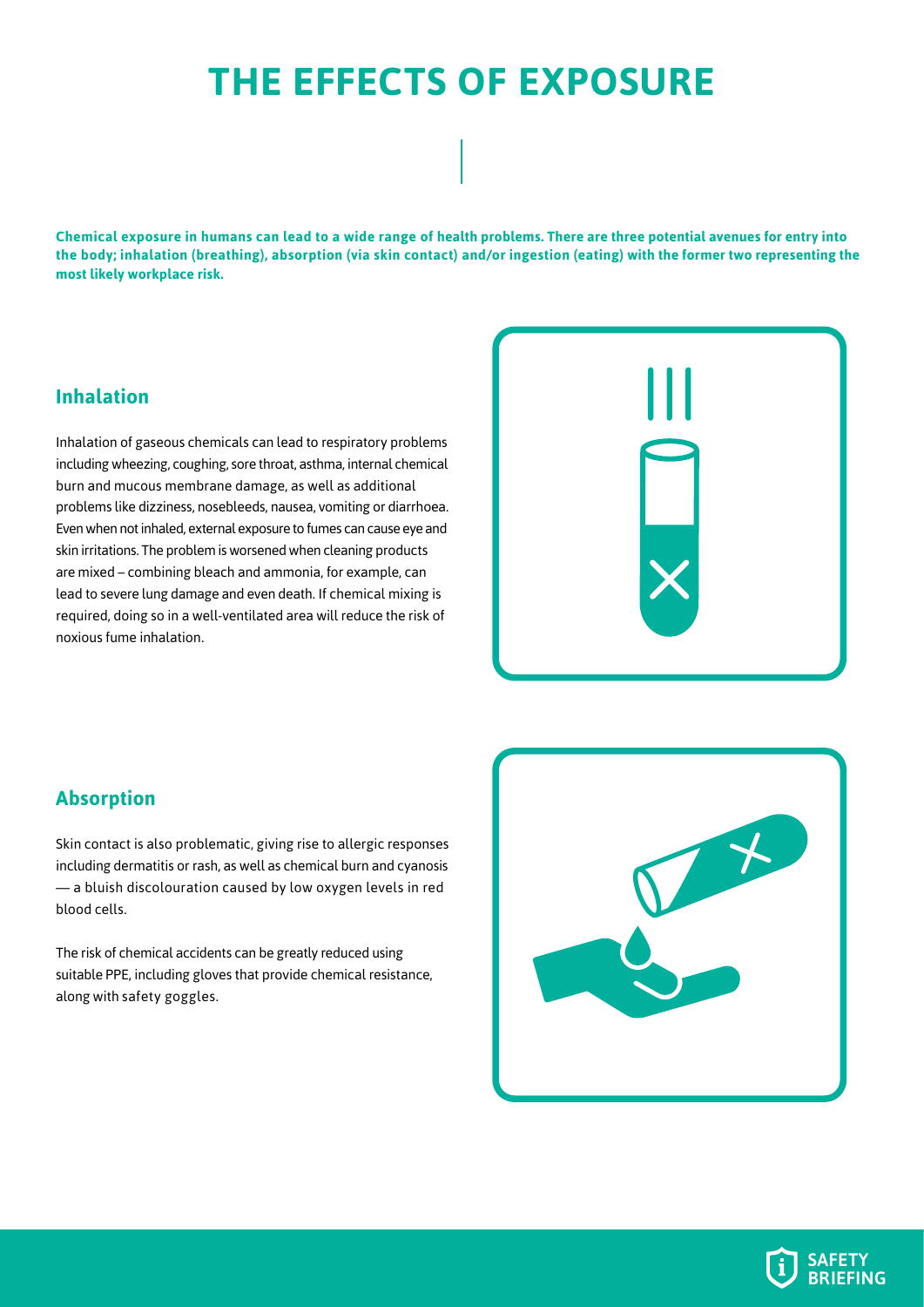### **COMMON CLEANING AGENTS**



### **Chemical cleaning products fall into four broad categories**

#### • *Detergents;*

the most common group of cleaning chemicals. Detergents are used to remove dirt and grease, will generally clean the surface to which it is applied but not kill germs or bacteria found on that surface.

m

#### • *Sanitisers;*

chemicals that reduce bacterial contaminants. Sanitisers generally reduce contaminants on inanimate objects to safe levels (relative to public health), but do not necessarily eliminate microorganisms such as bacteria, viruses and moulds.

#### • *Disinfectants;*

contain chemicals that destroy or inactivate microorganisms that cause infection. These substances are critical for infection control in hospitals and healthcare settings.

#### • *Sterilising agents;*

are like disinfectants but used in specialised areas that demand sterile conditions, such as operating theatres. These products kill bacterial spores, viruses and germs that may be resistant to the chemicals found in disinfectants.

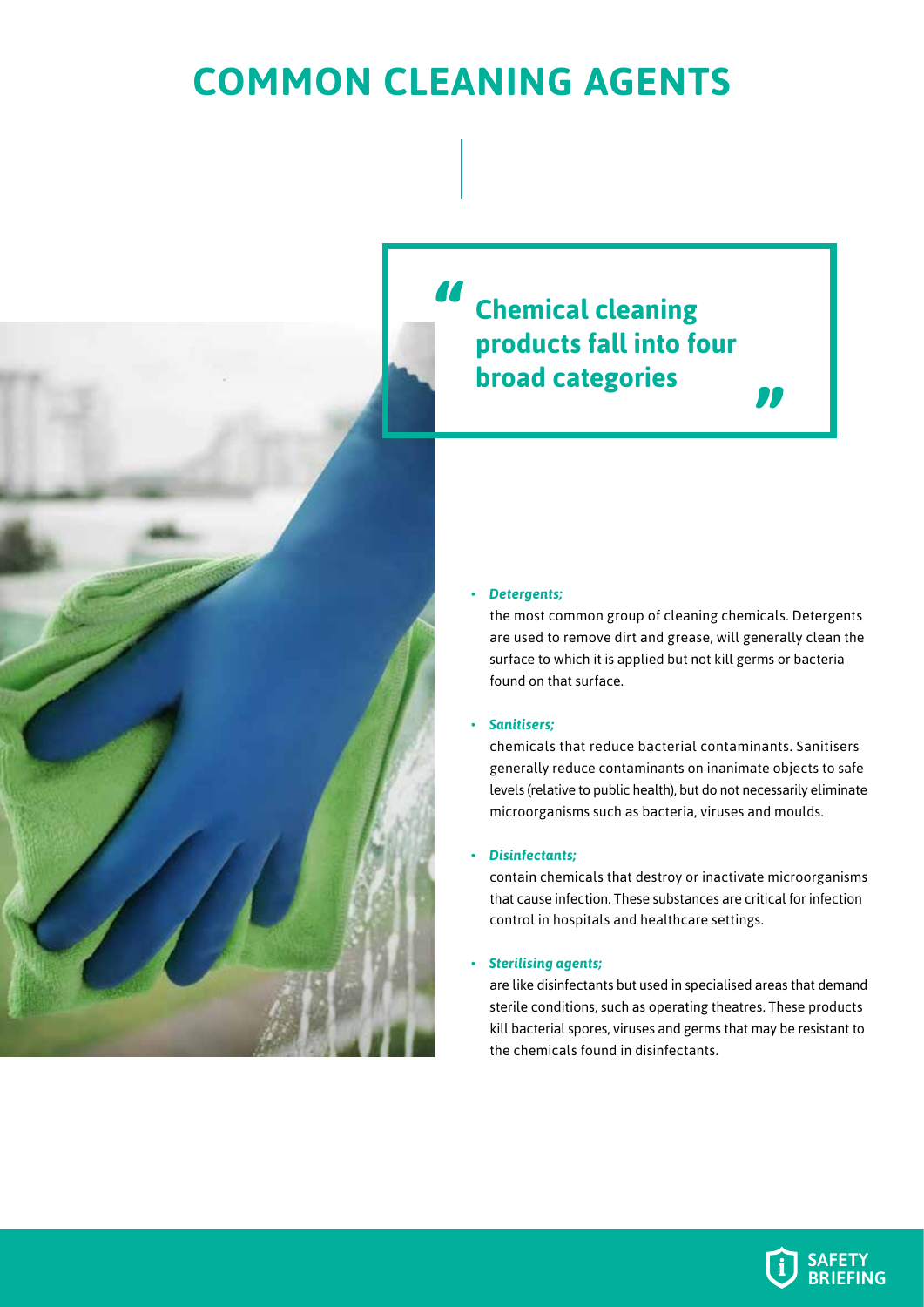**Each category includes various product types made from a diverse range of chemical compounds – each capable of causing undesirable health conditions. The following table outlines common products under each category and potential side effects from exposure.** 

| <b>COMMON PRODUCTS</b>                                                                                                                     | <b>POSSIBLE SIDE EFFECTS</b><br>(via inhalation and/or absorption)                                                                                                                                                                                                                     |
|--------------------------------------------------------------------------------------------------------------------------------------------|----------------------------------------------------------------------------------------------------------------------------------------------------------------------------------------------------------------------------------------------------------------------------------------|
| <b>Detergents</b>                                                                                                                          |                                                                                                                                                                                                                                                                                        |
| Dishwashing liquid<br>Laundry detergent<br>Glass cleaning spray                                                                            | Irritation of the eyes, throat and nose<br>$\bullet$<br>Skin irritation including rash and dermatitis                                                                                                                                                                                  |
| Oven cleaner<br>Lye (metal hydroxide or strong alkali)<br>Drain cleaner                                                                    | Chemical burns to both skin and lungs due to highly corrosive<br>$\bullet$<br>properties                                                                                                                                                                                               |
| Bathroom cleaner<br>Soap scum and hard water deposit remover                                                                               | Chemical burns to both skin and lungs due to highly corrosive<br>$\bullet$<br>properties<br>Skin irritation including rash and dermatitis<br>These products are highly corrosive to surfaces including<br>$\bullet$<br>concrete, fabric and metals                                     |
| Spot remover<br>Carpet cleaner<br>All-purpose cleaner                                                                                      | Irritation of the eyes, throat and nose<br>$\bullet$<br>Skin irritation including rash and dermatitis<br>These products are also highly flammable                                                                                                                                      |
| <b>Sanitisers</b>                                                                                                                          |                                                                                                                                                                                                                                                                                        |
|                                                                                                                                            |                                                                                                                                                                                                                                                                                        |
| Bleach<br>Chlorine                                                                                                                         | Skin irritation including rash and dermatitis<br>$\bullet$<br>Mucous membrane damage<br>Irritation of the eyes, throat and nose<br>Discolouration<br>٠                                                                                                                                 |
| <b>Disinfectants</b>                                                                                                                       |                                                                                                                                                                                                                                                                                        |
| Alcohol - including ethyl and isopropyl<br>Disinfectant spray<br>Surface wipes<br>Hydrogen peroxide<br>Iodine-based products (eg Betadine) | Irritation of the eyes, throat and nose<br>Burning eyes including lachrymation (tears)<br>Coughing, wheezing and breathing problems<br>Skin irritation including rash and dermatitis<br>Chemical burns to both skin and lungs<br>Alcohol-based disinfectants are also highly flammable |
| <b>Sterilising agents</b>                                                                                                                  |                                                                                                                                                                                                                                                                                        |

• Nausea, vomiting, diarrhoea and cyanosis

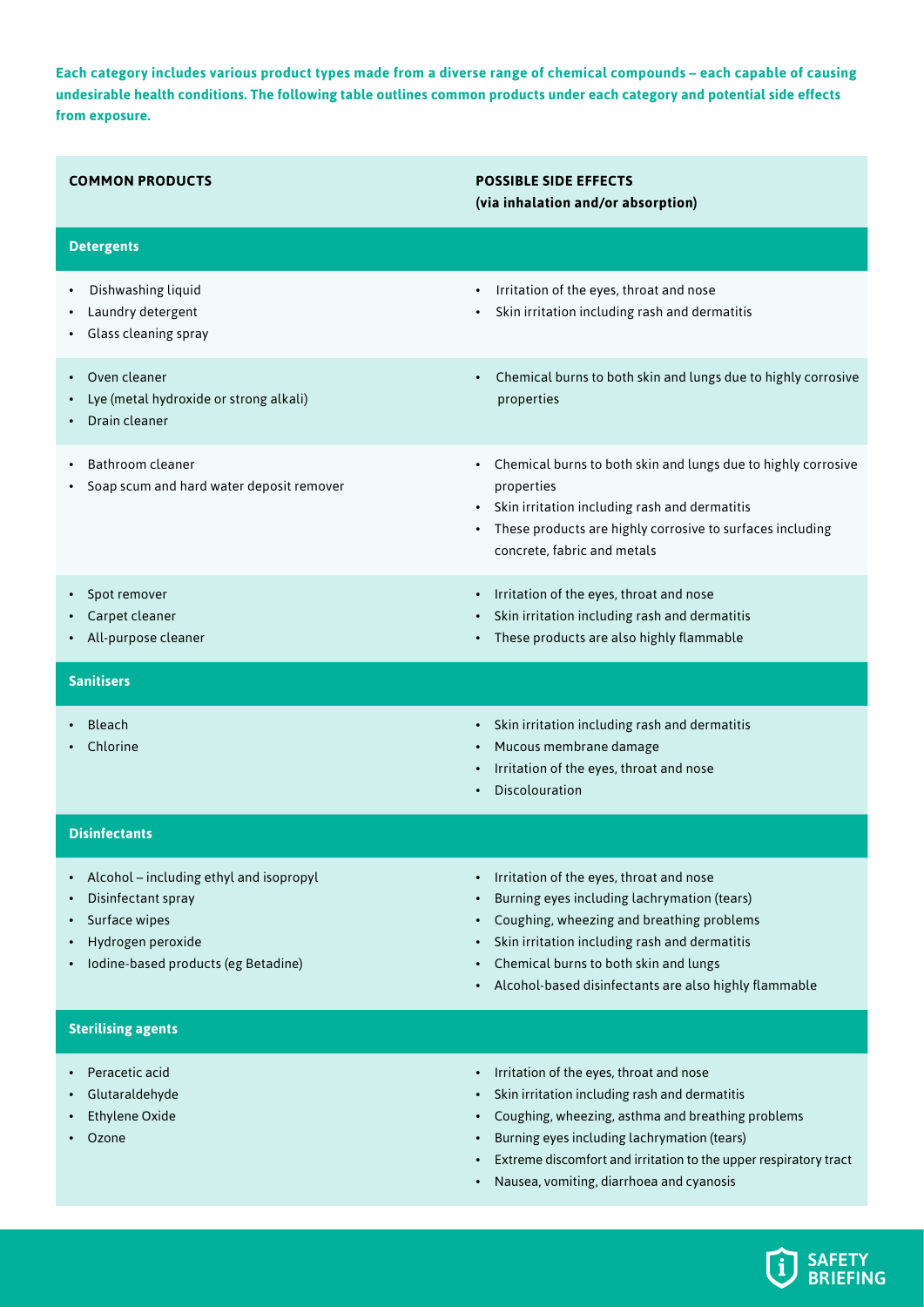### **INSIST ON FIT-FOR-PURPOSE**

**Chemicals are easily absorbed through uncovered hands and some employers will issue workers with general purpose gloves, erroneously assuming they provide adequate protection. By taking too broad a view of the application and environment — and hoping to achieve economies of scale — safety and operational staff may inadvertently introduce significant risk. General purpose gloves are simply not an appropriate choice for janitorial work.** 

Given the potential severity of health risks, employers must ensure any hand protection used is not only appropriate for the task and environment, but also offers suitable defence against the *specific* chemicals in the cleaning products employed.

Gloves are manufactured in a wide range of materials, each liable to damage or failure by degradation, permeation of some chemical types and other environmental factors, such as temperature. Identifying the most apt option for each application is essential.

> **Chemicals are easily absorbed through uncovered hands**

### **VETO THE VINYL**

**Vinyl protective gloves are commonly used in cleaning applications as they have gained a solid reputation as a lowcost, low-allergy alternative to natural latex rubber. While no single glove construction material can offer absolute protection against all chemical substances, vinyl is a particularly poor option for janitorial tasks.** 



Though it does offer reasonable resistance to abrasion, vinyl is susceptible to rips and tears, which exposes the wearer to risk of chemical contact and absorption.

The presence of plasticizers in vinyl glove construction can irritate the skin and delivers a less environmentally sound option. The material is also unlikely to hold its shape, given its inherent poor elasticity.

Importantly in the context of cleaning applications, vinyl degrades when in contact with certain substances, including fatty foods. It is not recommended for use with ketones (including automobile body polish and cleaners, tints and dyes, lubricating oils and surface cleaners) or organic solvents (including tetrachloroethylene used in dry cleaning fluids, toluene and turpentine found in paint thinners and acetone as commonly used in nail polish removers and glue solvents).

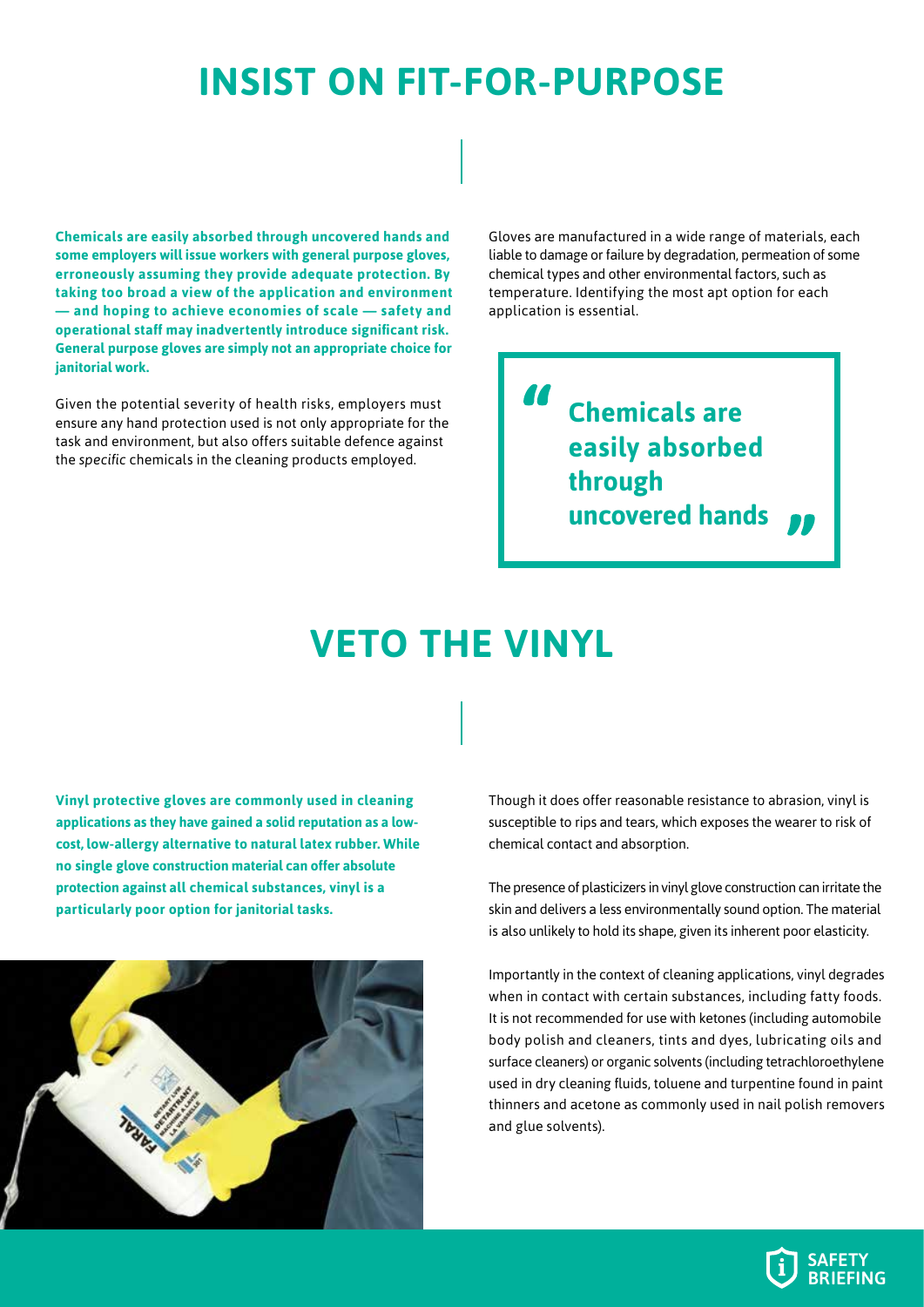## **AN INFORMED CHOICE**



**Best practice demands that a thorough risk assessment be undertaken prior to selection and purchase of hand protection solutions**

**Best practice demands that a thorough risk assessment be undertaken prior to selection and purchase of hand protection solutions. Given the breadth of chemical hazards encountered in cleaning applications, risk assessment can be difficult. Consider using a service such as Ansell's Chemical Guardian, which identifies the optimum choice for the specific risks in a workplace based on a custom assessment of environmental conditions and hazards.** 

BLEACH

A personalised assessment of your specific workplace tasks and conditions will identify additional required features, such as textured grip to facilitate handing of tools and other equipment (particularly where liquids are commonly present).

Chemical exposure in the workplace is a serious threat, posing harmful — potentially lethal —outcomes. To effectively minimise unwanted outcomes, assessment must go beyond identification of general hazards associated with cleaning and isolate specific present chemical hazards, enabling a more informed glove selection process.